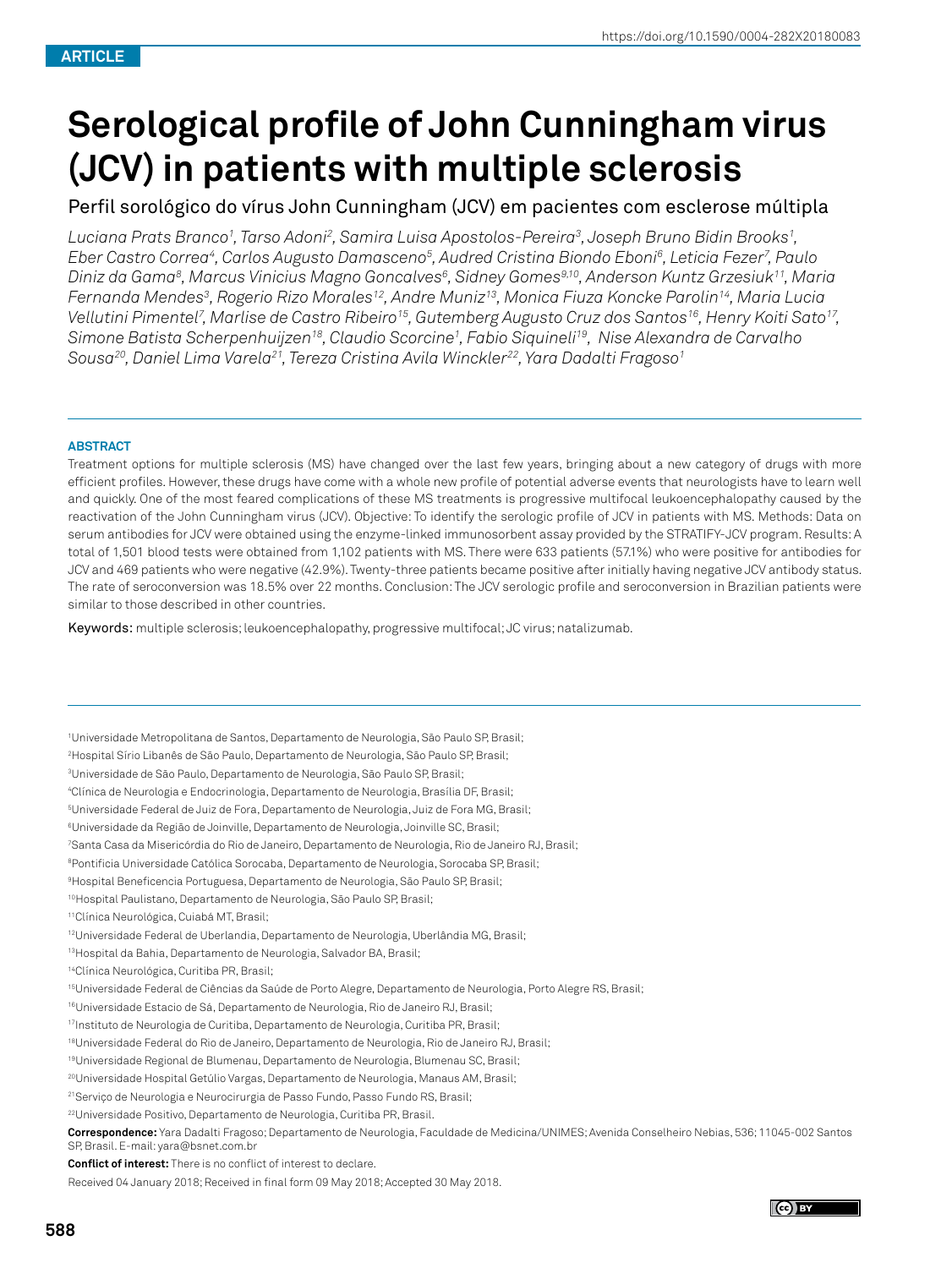#### **RESUMO**

As opções terapêuticas para esclerose múltipla (EM) modificaram-se ao longo dos últimos anos, trazendo uma nova categoria de drogas com melhor perfil de eficácia. No entanto, estas drogas vieram com um novo perfil de potenciais eventos adversos que exigem que o neurologista os reconheça bem e rapidamente. Uma das complicações mais temidas destes tratamentos para a EM é a leucoencefalopatia multifocal progressiva (LEMP), causada pela reativação do vírus John Cunningham (JCV). Objetivo: Identificar o perfil sorológico de JCV em pacientes com EM. Métodos: Dados sorológicos de JCV foram obtidos através do ensaio por enzimas imuno-adsorvidas (ELISA) fornecido pelo programa STRATIFY-JCV. Resultados: Um total de 1.501 testes sanguíneos foram obtidos de 1.102 pacientes com EM. O grupo teve 633 pacientes (57,1%) soropositivos para anticorpos anti-JCV e 469 pacientes negativos (42,9%). Vinte e três pacientes se tornaram posivitos após resultados iniciais negativos para anticorpos anti-JCV. A taxa de soroconversão foi 18,5% em 22 meses. Conclusão: O perfil sorológico do JCV e a soroconversão nos pacientes brasileiros foi semelhante àquela descrita em outros países.

Palavras-chave: esclerose múltipla; leucoencefalopatia multifocal progressiva; vírus JC; natalizumab.

The John Cunningham virus (JCV) is a ubiquitous polyoma virus that exclusively infects humans<sup>1</sup>. Primary exposure to the JCV is asymptomatic, usually occurring during childhood or adolescence, although the development of anti-JCV antibodies may also occur later in life<sup>2</sup> . The JCV can be found in a latent state in several tissues, including the brain<sup>3</sup>, where it can cause progressive multifocal leukoencephalopathy (PML) in immunosuppressed patients<sup>4</sup>.

The advent of very potent monoclonal antibody immunological treatments for multiple sclerosis (MS) brought about a new category of patients at risk for PML<sup>5</sup>. Whereas, previously, PML was almost exclusively in patients suffering from severe immunosuppression (for example, patients with AIDS), now individuals with MS treated with natalizumab require monitoring of their JCV serum status and proper management of drug withdrawal if necessary<sup>67</sup>. The risk of developing PML in MS cases can be stratified, and patients at higher risk may go straight to other therapeutic options or have shorter-term treatment with natalizumab<sup>5</sup>. In the absence of an effective treatment for a devastating disease like PML, patients with MS undergoing treatment with newer drugs must be closely monitored in order to minimize central nervous system injury and to avoid severe disability<sup>6</sup>. .

It is essential to ascertain the overall prevalence of the JCV in patients with MS, in order to make better use of recommendations and guidelines regarding the risk of PML. The proportion of the adult population with antibodies for the JCV seems to vary between 50% and 90%<sup>8</sup>. A previous Brazilian study found that 51.2% out of 168 patients with MS were seropositive for the JCV<sup>9</sup>. The objective of the present study was to assess a much larger Brazilian population of patients with MS regarding seropositivity for the JCV.

#### **METHODS**

This study was approved by the Ethics Committee of Universidade Metropolitana de Santos under the number CAAE 05669912.3.0000.5509. Additional approval from other MS centers was obtained, whenever necessary, by the participating neurologists.

Serum antibodies for the JCV were detected using the enzyme-linked immunosorbent assay. This test was always performed by the same laboratory and was done in accordance with the STRATIFY-JCV program (Biogen Idec, Cambridge, MA, USA). The results were analyzed in a descriptive manner and were presented as median values. Fisher's exact test and Pearson's correlation were assessed using SPSS 24.0 software.

#### **RESULTS**

A total of 1,501 blood tests were obtained from 1,102 patients with MS over five years (2012 to 2017). There were 793 women and 314 men (2.5:1); and the patients' median age was 38 years. The patients underwent a variety of therapies and not all of them used (or had previously used) natalizumab for MS control.

In a cross-sectional analysis in October 2017, 633 patients (57.1%) were found to be positive for antibodies for the JCV and 469 patients were negative (42.9%). Twenty-three patients became positive after initially having negative JCV antibody status. Therefore, at the beginning of the assessment (2012), there were 610 JCV-positive patients (55.3%) and 592 patients who had tested negative at least once (54.7%). Men were significantly more prone to having a JCV-positive status  $(p < 0.001)$ , while age did not influence results  $(r = 0.115)$ .

Taking into consideration the 124 seronegative patients who had had more than one JCV test, seroconversion occurred in 23 cases (18.5%) over a median period of 22 months. Seroconversion was not associated with the patient's age or sex. Because the number of patients who were negative for the JCV and converted to positive was small  $(n = 23)$ , it was not possible to conduct further analysis on all factors that might potentially affect seroconversion ( for example, previous therapies).

### **DISCUSSION**

The rate of seropositivity for anti-JCV antibodies in the Brazilian population of patients with MS seems to have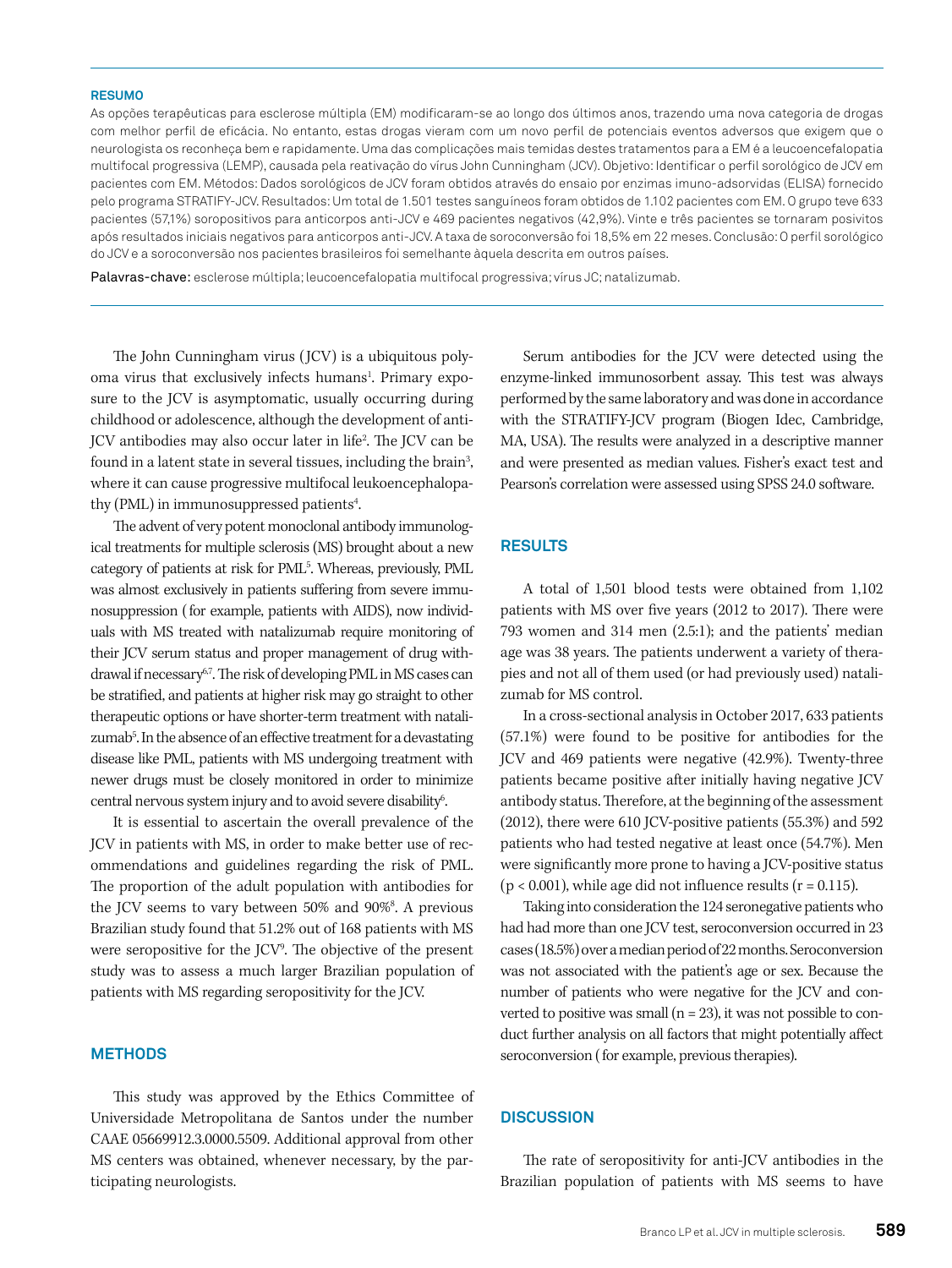remained stable in relation to a previous study published five years ago<sup>9</sup>. The cross-sectional prevalence of Brazilian JCV-seropositive patients with MS increased from 51.8% (n  $= 186$ ) in 2012–2013 to 57.1% (n = 1,102). This difference was not significant (p = 0.09), and these prevalence values are in line with those reported by other authors<sup>10,11</sup>. A recent review of the worldwide prevalence of the JCV in patients with MS and neuromyelitis optica included data from 26 countries<sup>11</sup>. The median prevalence around the world was the same as in the present Brazilian study (57.1%) and the range of positive results for JCV antibodies was 40% to 69%<sup>11</sup>. The fact that data on this subject are now being analyzed and reported in so many countries emphasizes the importance of this matter.

The rate of JCV seroconversion in Brazilian patients with MS is similar to that reported in other countries. Seroconversion occurred in 15.9% of the patients over a period of 14.8 months<sup>12</sup>, in 14.5% after 12 months<sup>13</sup>, 17.6% over  $18$  months<sup>14</sup> and  $26.7\%$  over an average period of 43 months<sup>15</sup>. In a recently published review of data in the literature, which included two large cohort studies, the seroconversion rate per year was 10.8%<sup>16</sup>. On the other hand, other researchers have described much lower seroconversion rates: for example, in only 5.8% of the patients in Portugal after five years<sup>17</sup>.

Regarding the correlation between natalizumab use and seroconversion, it has been shown that the serum levels of natalizumab were not associated with the JCV antibody status, JCV antibody index or seroconversion<sup>18</sup>. Other authors have reported different results and have correlated use of natalizumab with seroconversion to  $\mathrm{ICV}^{19}$ . In fact, a recent longitudinal study showed seroconversion to be 11.5%, but there were also high numbers of intermittently seropositive cases (9.7%) and seroreverters  $(3.6%)^{20}$ . The JCV serostatus stability was not influenced by age, sex, disease duration or number of natalizumab infusions<sup>20</sup>. The predictive factor for JCV stability was the baseline anti-JCV antibody index $21$ . When the index was higher than 0.9, it predicted stable positive serostatus (sensitivity 88.7%, specificity 96.5%), and when it was lower than 0.2, it predicted stable negative serostatus (sensitivity 61.3%, specificity  $97.6\%$ )<sup>21</sup>.

The present study did not assess serum levels of natalizumab nor did it obtain detailed data regarding its use as therapy for MS. The potential influence of MS treatments on seroconversion was not considered in the present analyses and will be addressed in further (and larger) population studies. Likewise, the serum index of anti-JCV antibodies will be assessed from now on by the Brazilian group as a potential predictive factor for JCV serostatus stability. These were limitations to our study as a small number of seroconverters were identified, and these could not be studied in further detail.

In conclusion, seropositivity for and seroconversion to JCV in Brazilian patients are similar to those described in other countries. The high number of epidemiological studies similar to ours reinforces the concerns regarding the matter of the JCV, PML and MS.

#### **References**

- 1. Tan CS, Koralnik IJ. Progressive multifocal leukoencephalopathy and other disorders caused by JC virus: clinical features and pathogenesis. Lancet Neurol. 2010 Apr;9(4):425-37. https://doi.org/10.1016/S1474-4422(10)70040-5
- 2. Engels EA, Rollison DE, Hartge P, Baris D, Cerhan JR, Severson RK et al. Antibodies to JC and BK viruses among persons with non-Hodgkin lymphoma. Int J Cancer. 2005 Dec;117(6):1013-9. https://doi.org/10.1002/ijc.21277
- 3. Tan CS, Ellis LC, Wüthrich C, Ngo L, Broge TA Jr, Saint-Aubyn J et al. JC virus latency in the brain and extraneural organs of patients with and without progressive multifocal leukoencephalopathy. J Virol. 2010 Sep;84(18):9200-9. https://doi.org/10.1128/JVI.00609-10
- 4. Koralnik IJ. Progressive multifocal leukoencephalopathy revisited: has the disease outgrown its name? Ann Neurol. 2006 Aug;60(2):162-73. https://doi.org/10.1002/ana.20933
- 5. McGuigan C, Craner M, Guadagno J, Kapoor R, Mazibrada G, Molyneux P et al. Stratification and monitoring of natalizumab-associated progressive multifocal leukoencephalopathy risk: recommendations from an expert group. J Neurol Neurosurg Psychiatry. 2016 Feb;87(2):117-25.
- 6. Major EO, Yousry TA, Clifford DB. Pathogenesis of progressive multifocal leukoencephalopathy and risks associated with treatments for multiple sclerosis: a decade of lessons learned. Lancet Neurol. 2018 May;17(5):467-80. https://doi.org/10.1016/S1474-4422(18)30040-1
- 7. Grabowski MK, Viscidi RP, Margolick JB, Jacobson LP, Shah KV. Investigation of pre-diagnostic virological markers for progressive multifocal leukoencephalopathy in human immunodeficiency virus-infected patients. J Med Virol. 2009 Jul;81(7):1140-50. https://doi.org/10.1002/jmv.21493
- 8. Bellizzi A, Anzivino E, Rodio DM, Palamara AT, Nencioni L, Pietropaolo V. New insights on human polyomavirus JC and pathogenesis of progressive multifocal leukoencephalopathy. Clin Dev Immunol. 2013;2013:839719. https://doi.org/10.1155/2013/839719
- 9. Fragoso YD, Mendes MF, Arruda WO, Becker J, Brooks JB, Carvalho MJ et al. Nearly one-half of Brazilian patients with multiple sclerosis using natalizumab are DNA-JC virus positive. Arq Neuropsiquiatr. 2013 Oct;71(10):780-2. https://doi.org/10.1590/0004-282X20130121
- 10. Bozic C, Subramanyam M, Richman S, Plavina T, Zhang A, Ticho B. Anti-JC virus (JCV) antibody prevalence in the JCV Epidemiology in MS (JEMS) trial. Eur J Neurol. 2014 Feb;21(2):299-304. https://doi.org/10.1111/ene.12304
- 11. Paz SP, Branco L, Pereira MA, Spessotto C, Fragoso YD. Systematic review of the published data on the worldwide prevalence of John Cunningham virus in patients with multiple sclerosis and neuromyelitis optica. Epidemiol Health. 2018 Jan;40:e2018001. https://doi.org/10.4178/epih.e2018001
- 12. Schwab N, Schneider-Hohendorf T, Pignolet B, Breuer J, Gross CC, Göbel K et al. Therapy with natalizumab is associated with high JCV seroconversion and rising JCV index values. Neurol Neuroimmunol Neuroinflamm. 2016 Jan;3(1):e195. https://doi.org/10.1212/NXI.0000000000000195
- 13. Outteryck O, Zéphir H, Salleron J, Ongagna JC, Etxeberria A, Collongues N et al. JC-virus seroconversion in multiple sclerosis patients receiving natalizumab. Mult Scler. 2014 Jun;20(7):822-9. https://doi.org/10.1177/1352458513505353
- 14. Alroughani R, Akhtar S, Ahmed SF, Khoury SJ, Al-Hashel JY, Sahraian MA et al. JC virus seroprevalence and seroconversion in multiple sclerosis cohort: A Middle-Eastern study. J Neurol Sci. 2016 Jan;360:61-5. https://doi.org/10.1016/j.jns.2015.11.044